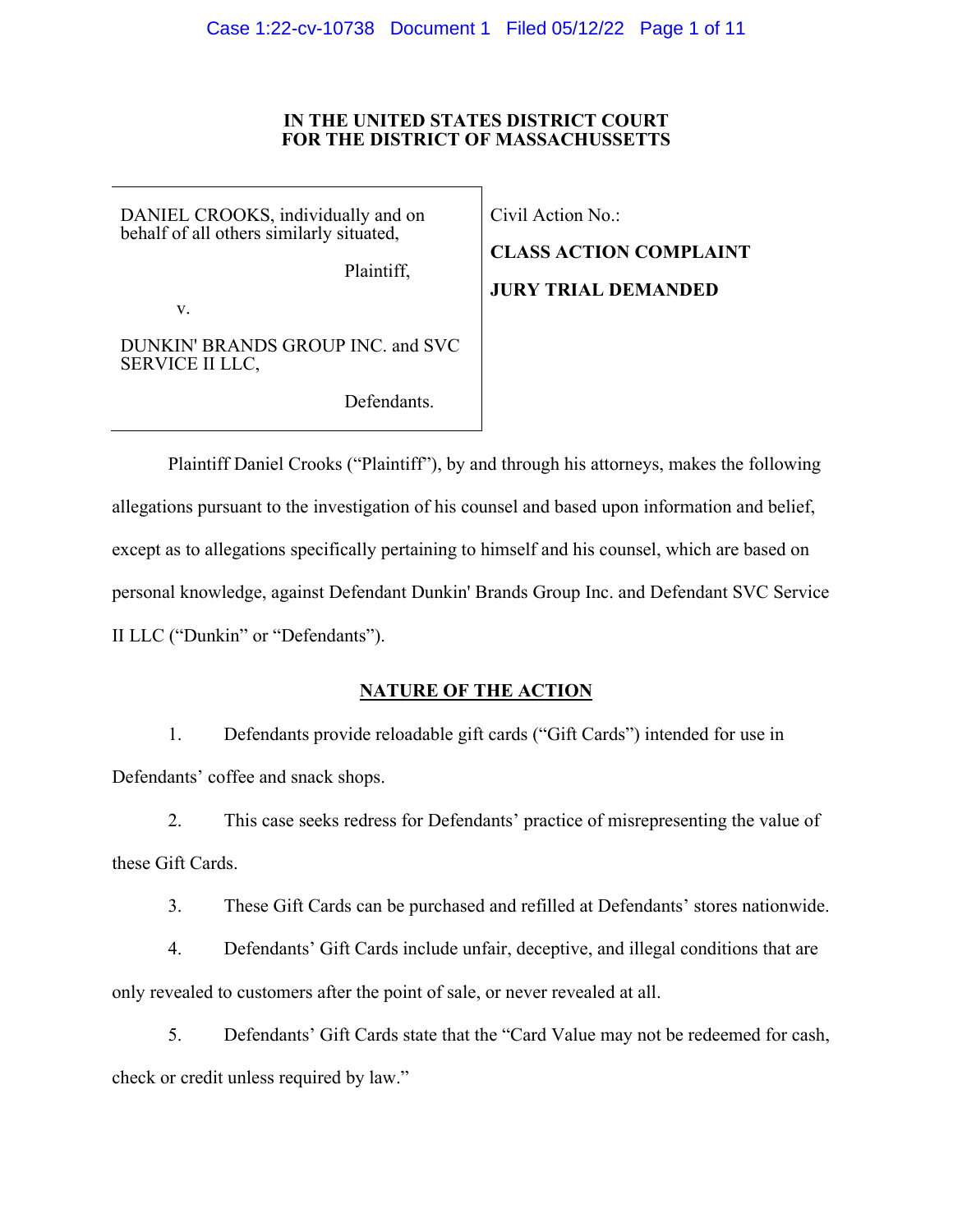# Case 1:22-cv-10738 Document 1 Filed 05/12/22 Page 2 of 11

6. However, Defendants do not reveal that despite this affirmation, Defendants'

policy is that the Gift Cards are completely non-refundable and in fact have no mechanism to refund the value of the gift cards even in situations where state law requires it.

7. These remaining balances are thus unavailable to Gift Card users and function as

a hidden fee that is not disclosed to users.

8. Even after the point of sale, Defendants do not reveal that their Gift Card balances

are completely non-refundable until users attempt to obtain their remaining balances.

9. Thus, the policies that produce these balances that Defendants keep are not

disclosed to customers clearly and conspicuously.

10. Massachusetts' M.G.L.A. 255D § 1 defines a "gift certificate" as:

[A] writing identified as a gift certificate purchased by a buyer for use by a person other than the buyer not redeemable in cash and usable in its face amount in lieu of cash in exchange for goods or services supplied by the seller. A gift certificate shall include an electronic card with a banked dollar value, a merchandise credit, a certificate where the issuer has received payment for the full face value for the future purchase or delivery of goods or services and any other medium that evidences the giving of consideration in exchange for the right to redeem the certificate, electronic card or other medium for goods, food, services, credit or money of at least an equal value. A gift certificate shall not include pre-paid calling arrangements, as defined in section 1 of chapter 64H, or any electronic card usable with multiple unaffiliated sellers of goods or services.

11. Massachusetts' M.G.L.A. 200A § 5D requires that:

A purchaser or holder of a gift certificate [as defined in section 1 of chapter 255D] which, by its terms, authorizes the purchaser or holder to add value thereto and which has been redeemed in part, such that the value remaining is \$5.00 or less, shall make an election to receive the balance in cash or continue using the gift certificate. A gift certificate with a zero balance shall be void.

12. Defendants' Gift Cards are a gift certificate within the meaning of Massachusetts'

M.G.L.A. 255D § 1.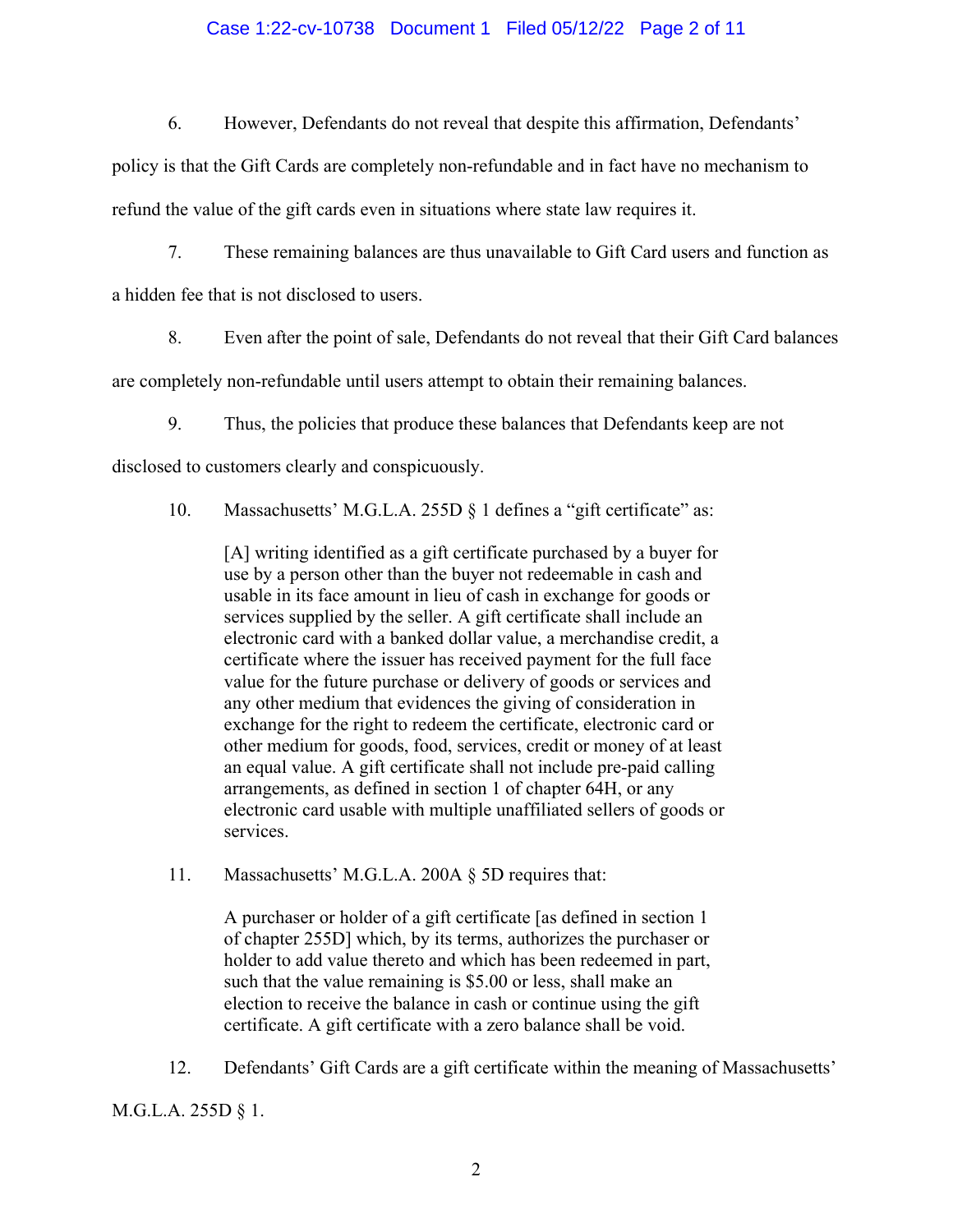#### Case 1:22-cv-10738 Document 1 Filed 05/12/22 Page 3 of 11

13. Similarly, New Jersey's N.J.S.A. 46:30B-42.1(h) requires that:

[I]f a stored value card is redeemed and a balance of less than \$5 remains on the card after redemption, at the owner's request the merchant or other entity redeeming the card shall refund the balance in cash to the owner.

14. All told, at least 10 states have statutes that require retailers to provides a cash refund up to a certain amount for a gift card's remaining value.<sup>1</sup>

15. In direct violation the laws of Massachusetts and many of her sister states and contrary to Defendants' representations, Defendants' policies "authorize[] the purchaser or holder to add value [to Defendants Gift Cards] and [after being] redeemed in part, such that the value remaining is \$5.00 or less, [do not allow purchasers or holders to] make an election to receive the balance in cash or continue using the gift certificate." M.G.L.A. 200A § 5D.

16. These small balances add up. Defendants have distributed millions of these cards to Gift Card purchasers and holders throughout the United States. Thus, Defendants have acquired at least millions of dollars in revenue to which they are not entitled.

17. Plaintiff is a Gift Card holder who asserts claims on behalf of himself and similarly situated Gift Card holders for breach of contract, unjust enrichment, and violations of consumer protection statutes.

#### **PARTIES**

18. Plaintiff Daniel Crooks is a citizen of New Jersey who resides in Manchester, New Jersey. Plaintiff Crooks possesses a Gift Card that originally contained a balance of greater than \$5 but currently contains a balance of \$4.54. Plaintiff Crooks was not aware of Defendants'

<sup>1</sup> *See also* California (Cal. Civ. Code § 1749.5); Colorado (Colo. Rev. Stat. § 6-1-722(b)(2)); Maine (Me. Rev. Stat. Ann. tit. 33, § 1953(G)(5)); Montana (Mont. Code Ann. § 30-14-108(4)); Oregon (Or. Rev. Stat. § 646A.276(1)(d)); Rhode Island (R.I. Gen. Laws § 6-13-12); Vermont (Vt. Stat. Ann. tit. 8, § 2704); Washington (Wash. Rev. Code § 19.240.020(3)).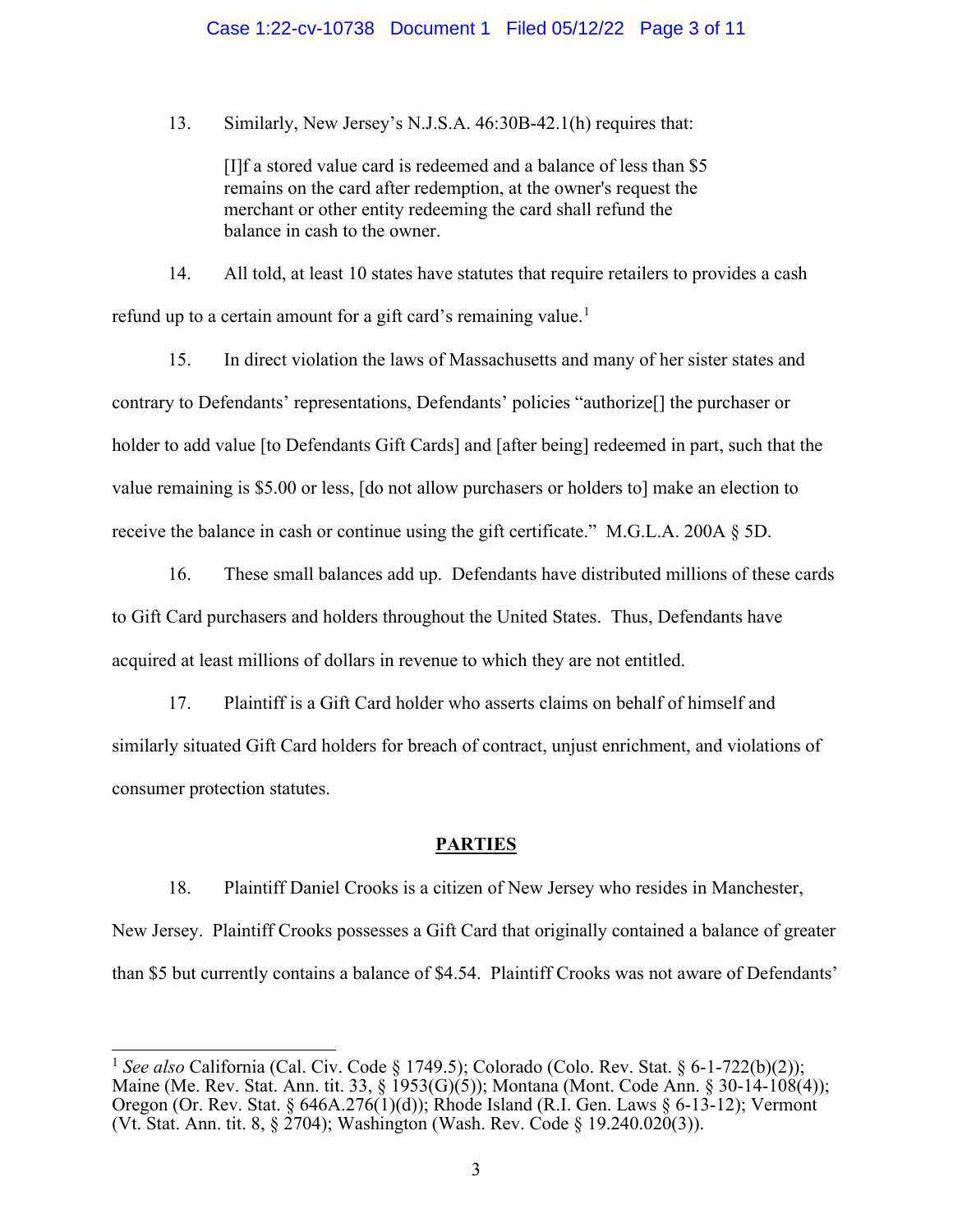#### Case 1:22-cv-10738 Document 1 Filed 05/12/22 Page 4 of 11

unfair and deceptive policies before he purchased the Gift Card. Plaintiff purchased the Gift Card in March 2021. Plaintiff would like to obtain the balance of his gift card in cash but Defendants' policies and practices do not permit him to do so.

19. Defendant Dunkin' Brands Group Inc. is a Delaware corporation with its principal place of business at 130 Royall St., Canton, MA, 02021. Defendant Dunkin' Brands Group Inc. operates coffee and snack shops throughout the United States.

20. Defendant SVC Service II LLC is a Colorado limited liability company with its principal place of business at 130 Royall St., Canton, MA, 02021. Defendant Dunkin' Brands Group Inc. is the parent company of Defendant SVC Service II LLC.

#### **JURISDICTION AND VENUE**

21. This Court has subject matter jurisdiction over this action pursuant to 28 U.S.C. § 1332(d) because there are more than 100 class members and the aggregate amount in controversy exceeds \$5,000,000.00, exclusive of interest, fees, and costs, and at least one Class member is a citizen of a state different from Defendants.

22. Venue is proper in this judicial district pursuant to 28 U.S.C. § 1391 because Defendants maintain their principal place of business in this district and a substantial portion of the events that gave rise to this cause of action occurred here.

23. This court has personal jurisdiction over Defendants because Defendants maintain their principal place of business in this district.

#### **CLASS REPRESENTATION ALLEGATIONS**

24. Plaintiff seeks to represent a class defined as all persons in the United States who possess Gift Cards that are maintained by Defendants (the "Class").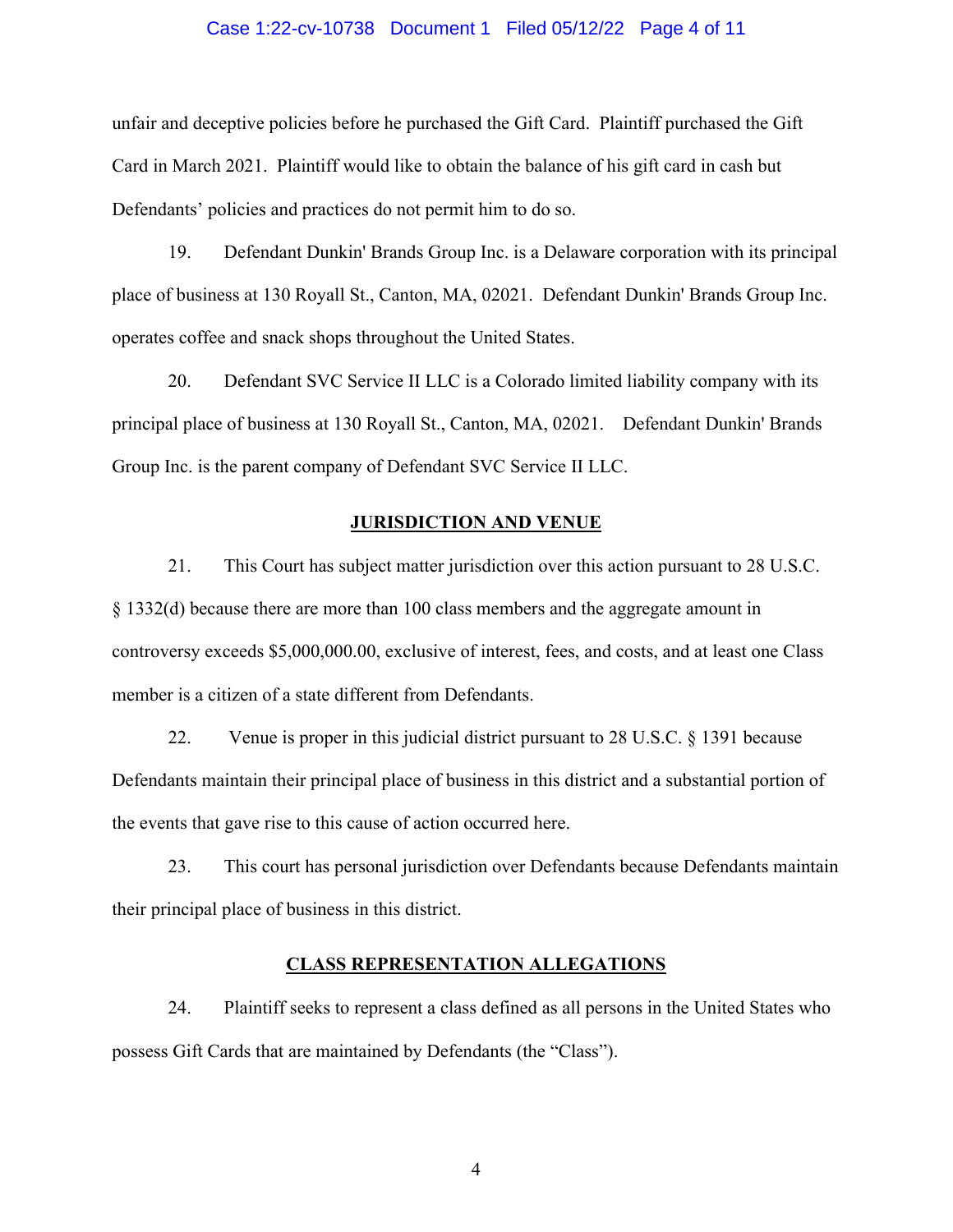#### Case 1:22-cv-10738 Document 1 Filed 05/12/22 Page 5 of 11

25. Plaintiff also seeks to represent a subclass defined as all Class members who reside in New Jersey who possess Gift Cards that are maintained by Defendants (the "New Jersey Subclass").

26. Members of the Class and New Jersey Subclass are so numerous that their individual joinder herein is impracticable. On information and belief, members of the Class and New Jersey Subclass number in the hundreds of thousands. The precise number of Class members and their identities are unknown to Plaintiff at this time but may be determined through discovery. Class members may be notified of the pendency of this action by mail and/or publication through the distribution records of Defendants and third-party retailers and vendors.

27. Common questions of law and fact exist as to all Class members and predominate over questions affecting only individual Class members. Common legal and factual questions include but are not limited to whether Defendants' Gift Card refund policies are false and misleading.

28. The claims of the named Plaintiff are typical of the claims of the Class in that the named Plaintiff was exposed to Defendants' false and misleading marketing and promotional materials and representations, possesses Gift Cards, and suffered a loss as a result of Defendants' possible prepayment amount and refund policies.

29. Plaintiff is an adequate representative of the Class and Subclass because his interests do not conflict with the interests of the Class members he seeks to represent, he has retained competent counsel experienced in prosecuting class actions, and he intends to prosecute this action vigorously. The interests of Class members will be fairly and adequately protected by Plaintiff and his counsel.

30. The class mechanism is superior to other available means for the fair and efficient adjudication of the claims of Class members. Each individual Class member may lack the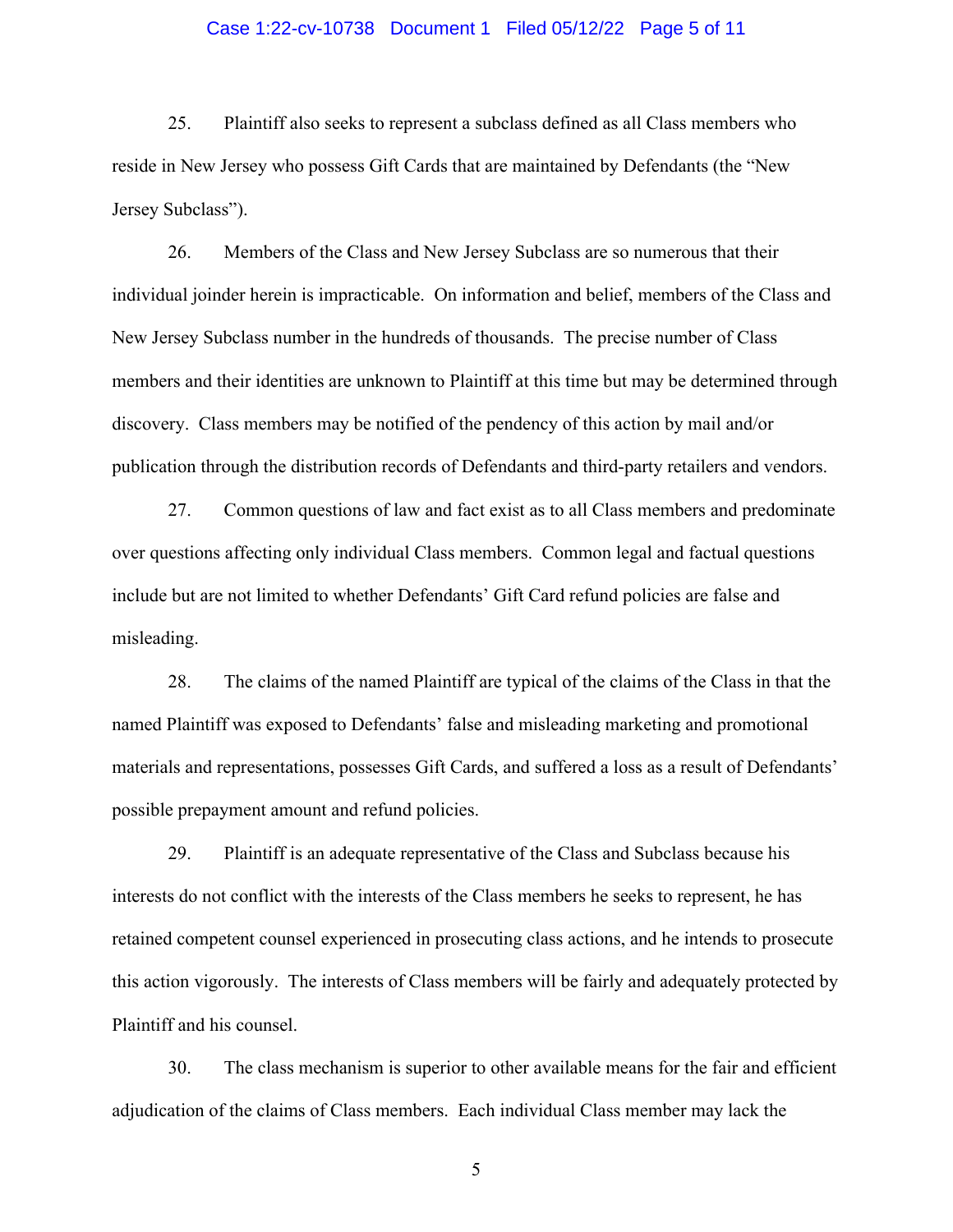## Case 1:22-cv-10738 Document 1 Filed 05/12/22 Page 6 of 11

resources to undergo the burden and expense of individual prosecution of the complex and extensive litigation necessary to establish Defendants' liability. Individualized litigation increases the delay and expense to all parties and multiplies the burden on the judicial system presented by the complex legal and factual issues of this case. Individualized litigation also presents a potential for inconsistent or contradictory judgments. In contrast, the class action device presents far fewer management difficulties and provides the benefits of single adjudication, economy of scale, and comprehensive supervision by a single court on the issue of Defendants' liability. Class treatment of the liability issues will ensure that all claims and claimants are before this Court for consistent adjudication of the liability issues.

#### **COUNT I**

# **Violations of the New Jersey Truth-in-Consumer Contract, Warranty and Notice Act "TCCWNA," New Jersey Stat. §§ 56:12-14 to 56:12-18**

31. Plaintiff incorporates by reference and re-alleges each and every allegation set forth

above as though fully set forth herein.

32. Plaintiff brings this claim individually and on behalf of the members of the New Jersey Subclass against Defendants.

33. The TCCWNA provides:

No seller … shall in the course of his business offer to any consumer or prospective consumer or enter into any written consumer contract or give or display any written consumer warranty, notice or sign … which includes any provision that violates any clearly established legal right of a consumer or responsibility of a seller, lessor, creditor, lender or bailee as established by State or Federal law at the time the offer is made or the consumer contract is signed or the warranty, notice or sign is given or displayed.

34. The Gift Card statements that state "Card Value may not be redeemed for cash, check or credit unless required by law", are written consumer warranties, notices, and/or signs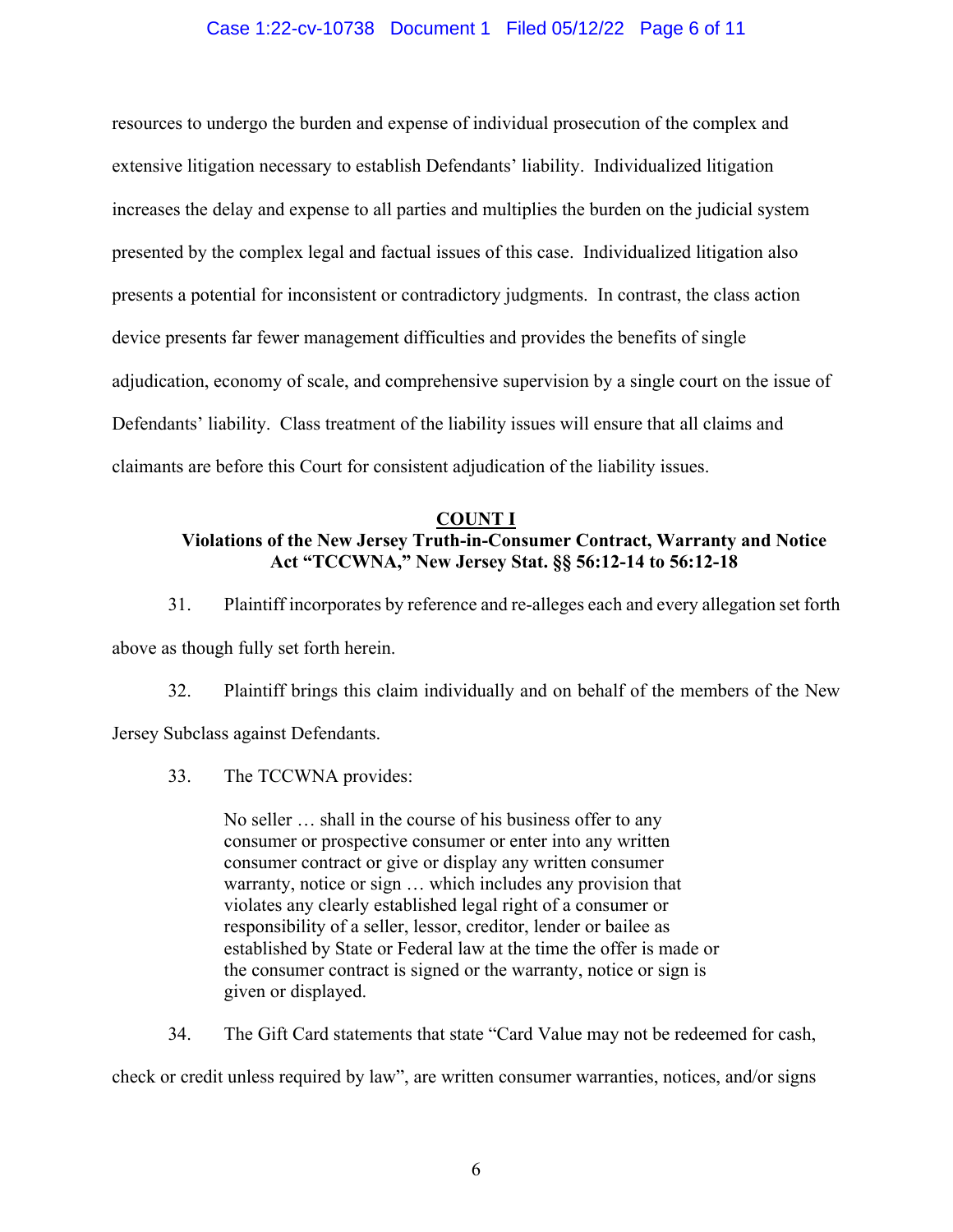#### Case 1:22-cv-10738 Document 1 Filed 05/12/22 Page 7 of 11

offered, given, and/or displayed to consumers and prospective consumers subject to the TCCWNA.

35. Plaintiff and members of the New Jersey Subclass are "consumer[s] or prospective consumer[s]" within the meaning of N.J.S.A. § 56:12-15.

36. Defendants are "sellers" within the meaning of N.J.S.A. § 56:12-15.

37. The rights of consumers to obtain a refund of the balance of their Gift Cards when the balance is less than \$5, as well as the right to avoid deception caused by false and misleading statements on the Gift Card labels and marketing materials, are "clearly established legal rights" under N.J.S.A. § 56:8-2 and N.J.S.A. 46:30B-42.1(h).

38. The responsibility of a seller to refrain from the employment of any unconscionable commercial practice, deception, fraud, false pretense, or misrepresentation, and to refrain from the knowing concealment, suppression, or omission of any material fact with intent that others rely upon such concealment, suppression or omission, in connection with the sale of merchandise, and to refrain from selling products with labels that make false statements about the products, are clearly established under N.J.S.A. § 56:8-2.

39. Defendants violated the TCCWNA by stating that the Gift Cards were nonrefundable when New Jersey state law clearly requires that "if a stored value card is redeemed and a balance of less than \$5 remains on the card after redemption, at the owner's request the merchant or other entity redeeming the card shall refund the balance in cash to the owner." N.J.S.A. 46:30B-42.1(h).

40. Additionally, "a contract or notice cannot simply state in a general, nonparticularized fashion that some of the provisions of the contract or notice may be void, inapplicable, or unenforceable in some states." *Shelton v. Restaurant.com, Inc.*, 214 N.J. 419, 428, 70 A.3d 544, 549 (2013).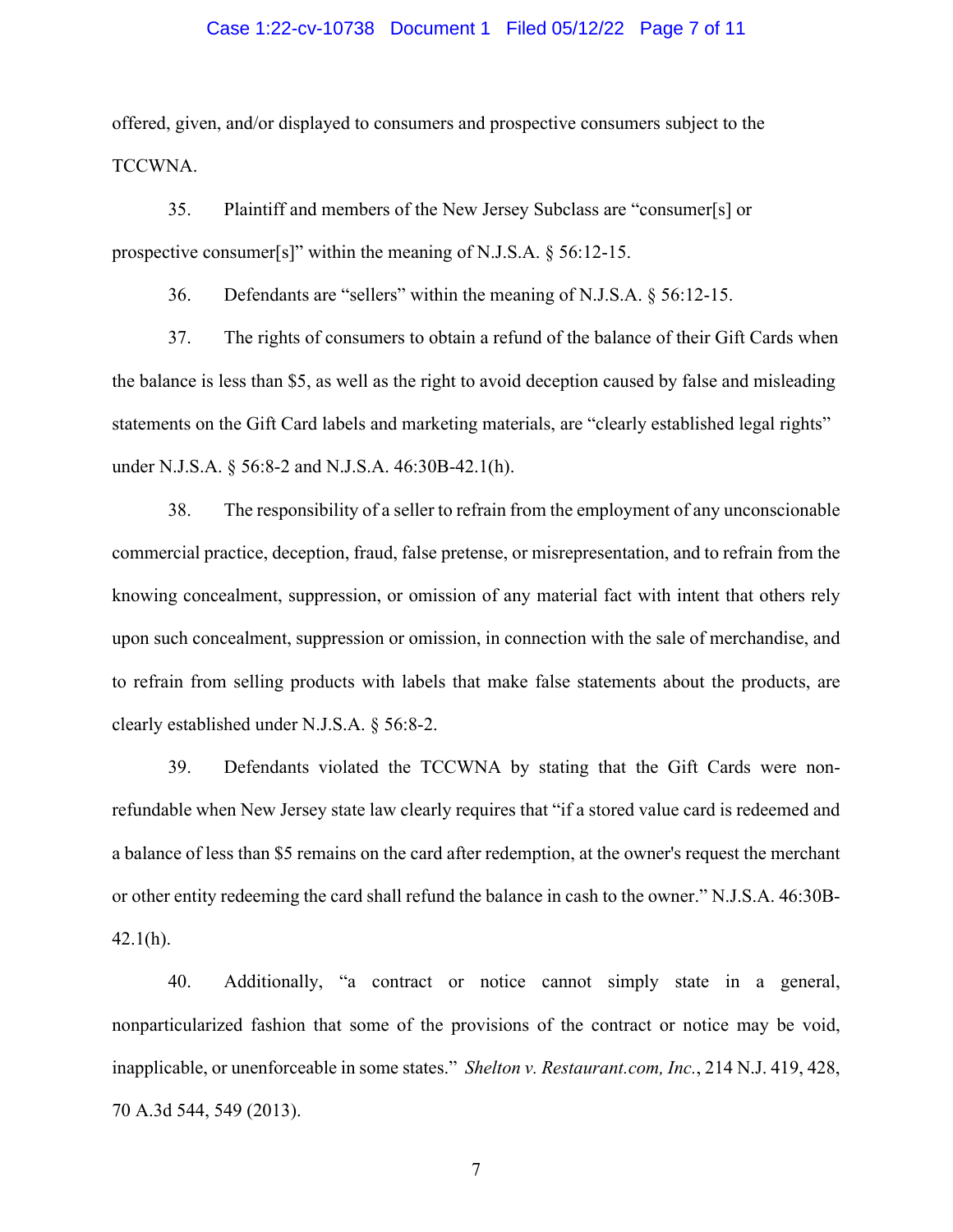#### Case 1:22-cv-10738 Document 1 Filed 05/12/22 Page 8 of 11

41. Defendants further violated the TCCWNA by misrepresenting that the Gift Cards complied with state law when in fact they did not.

42. Defendants' acts and omissions are material, in that a reasonable person would attach importance to the information and would be induced to act on the information in making purchase decisions.

43. Plaintiff and members of the Class and the New Jersey Subclass were injured as a result because they (a) spent money to fill up their Gift Card, (b) were charged a hidden fee in the form of a balance that they were not able to obtain receive in cash, and (c) were harmed in that their Gift Card balance which is only usable to purchase Defendants' products is worth less than the value of what they are entitled to, i.e. a balance that they can spend anywhere.

44. Pursuant to N.J.S.A. § 56:12-17, Defendants are liable to Plaintiff and the New Jersey Subclass for civil penalties of not less than \$100 per violation or for actual damages, or both, at the election of the consumer. In addition, Plaintiff is entitled to reimbursement for all reasonable attorneys' fees and court costs incurred as a result of bringing this action.

#### **COUNT II**

# **Unjust Enrichment**

45. Plaintiff incorporates by reference and re-alleges each and every allegation set forth above as though fully set forth herein.

46. Plaintiff brings this claim individually and on behalf of members of the Class and the New Jersey Subclass against Defendants.

47. Plaintiff and Class members conferred benefits on Defendants by paying money to Defendants in the form paying money for the Gift Cards or causing others to pay money on their behalf.

48. Defendants have knowledge of such benefits.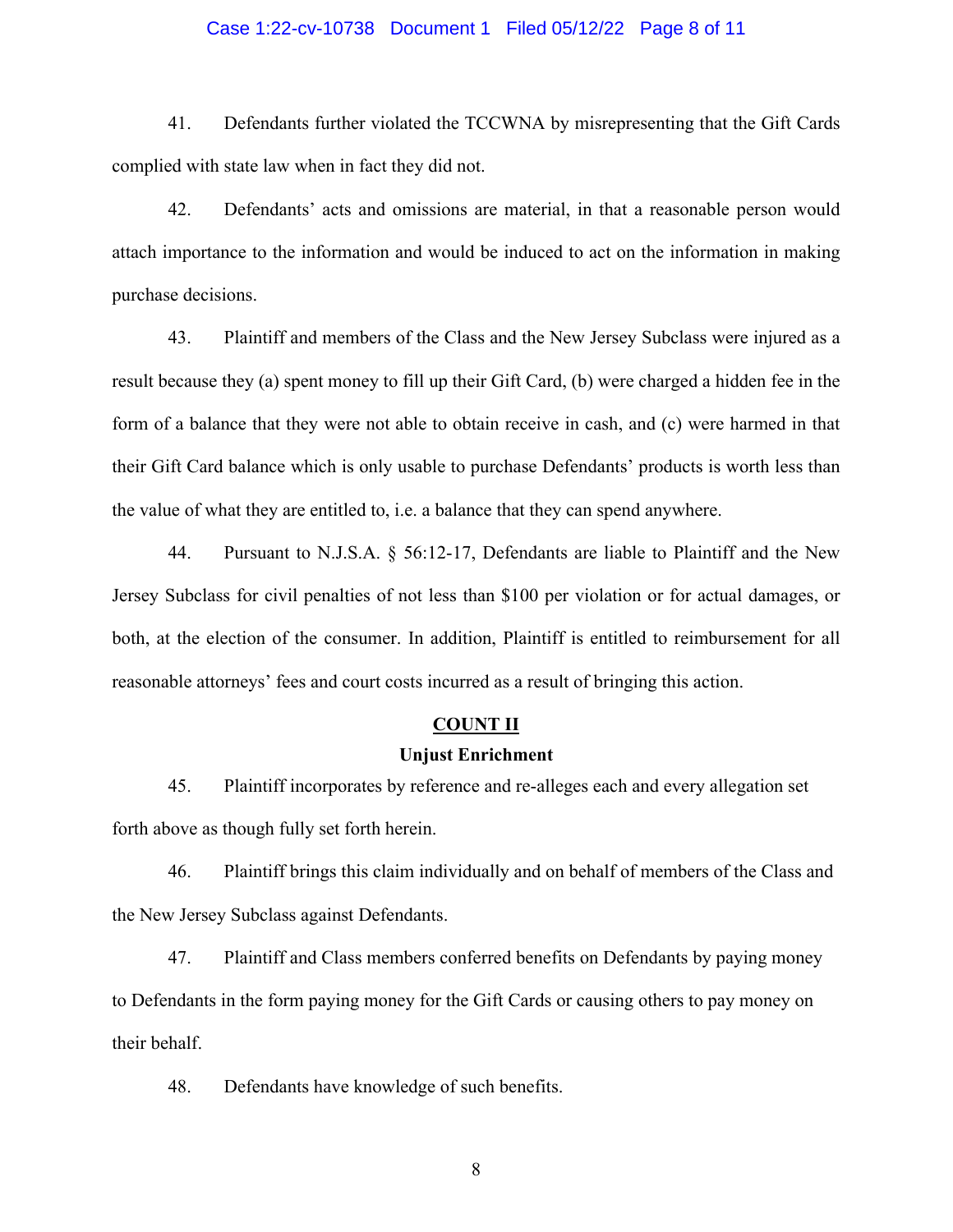#### Case 1:22-cv-10738 Document 1 Filed 05/12/22 Page 9 of 11

49. Defendants have been unjustly enriched in retaining the revenues derived from Plaintiff's and Class members' Gift Card balance remainders. Retention of those moneys under these circumstances is unjust and inequitable because Defendants did not disclose that their Gift Card balances were non-refundable despite the explicit terms stating that the balances were refundable under certain conditions.

50. Because Defendants' retention of the non-gratuitous benefits conferred on them by Plaintiff and Class members is unjust and inequitable, Defendants must pay restitution to Plaintiff and the Class members for their unjust enrichment, as ordered by the Court.

#### **COUNT III**

# **Breach of Contract**

51. Plaintiff incorporates by reference and re-alleges each and every allegation set forth above as though fully set forth herein.

52. Plaintiff brings this claim individually and on behalf of members of the Class and the New Jersey Subclass against Defendants.

53. Plaintiff and Class Members (either as principals or third-party beneficiaries) entered into identical, binding contracts with Defendants by accepting Defendants' offer to purchase Defendants' Gift Cards in accordance with the terms of Defendants' terms located on the back of the Gift Cards which stated that "Card Value may not be redeemed for cash, check or credit unless required by law."

54. In consideration of the Gift Cards, Defendants were paid money.

55. Defendants breached this agreement by failing to allow Plaintiff and class members to redeem their Gift Cards for cash even when required by law to do so.

56. Plaintiff and members of the Class have suffered damages as a direct and proximate result of Defendants' breach, including but not limited to being deprived of the cash from their Gift Card balances to which they were promised.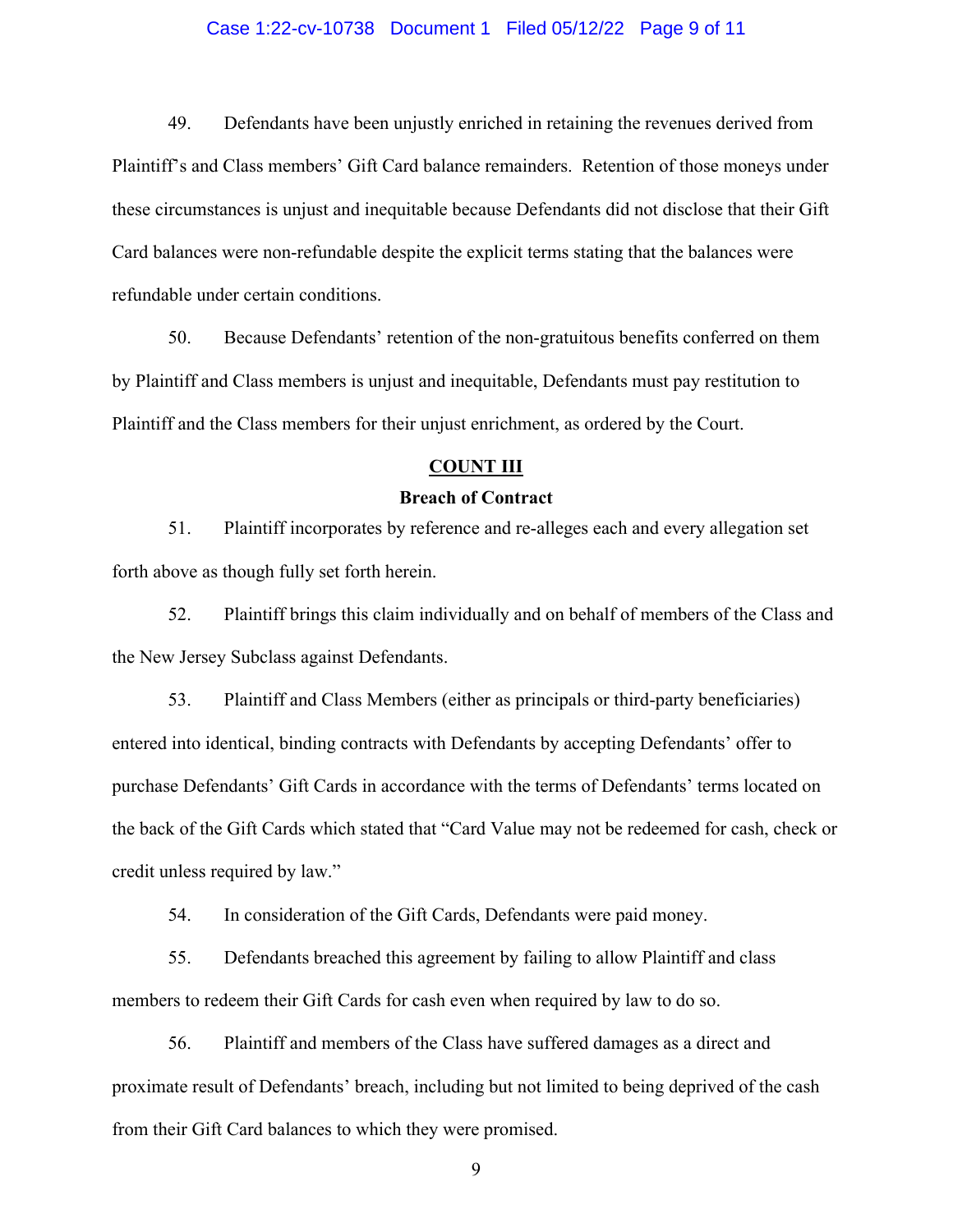57. As a direct and proximate result of Defendants' breach, Plaintiff and the Class are

entitled to damages to be decided by the trier of fact in this action. Such damages include, but are

not limited to, refunds of their Gift Card balance.

# **RELIEF DEMANDED**

58. WHEREFORE, Plaintiff, individually and on behalf of all others similarly

situated, seeks judgment against Defendants, as follows:

- a. For an order certifying the nationwide Class and the New Jersey Subclass under Rule 23 of the Federal Rules of Civil Procedure and naming Plaintiff as representative of the Class and the New Jersey Subclass and Plaintiff's attorneys as Class Counsel to represent the Class and the New Jersey Subclass members;
- b. For an order declaring that Defendants' conduct violates the statutes referenced herein;
- c. For an order finding in favor of Plaintiff, the nationwide Class, and the New Jersey Subclass on all counts asserted herein;
- d. For compensatory, statutory, and punitive damages in amounts to be determined by the Court and/or jury;
- e. For prejudgment interest on all amounts awarded;
- f. For an order of restitution and all other forms of equitable monetary relief;
- g. For an order enjoining Defendants from continuing the illegal practices detailed herein and compelling Defendants to undertake a corrective advertising campaign; and
- h. For an order awarding Plaintiff and the Class and New Jersey Subclass their reasonable attorneys' fees and expenses and costs of suit.

# **JURY TRIAL DEMANDED**

Pursuant to Federal Rule of Civil Procedure 38(b), Plaintiff demands a trial by jury on all

claims so triable.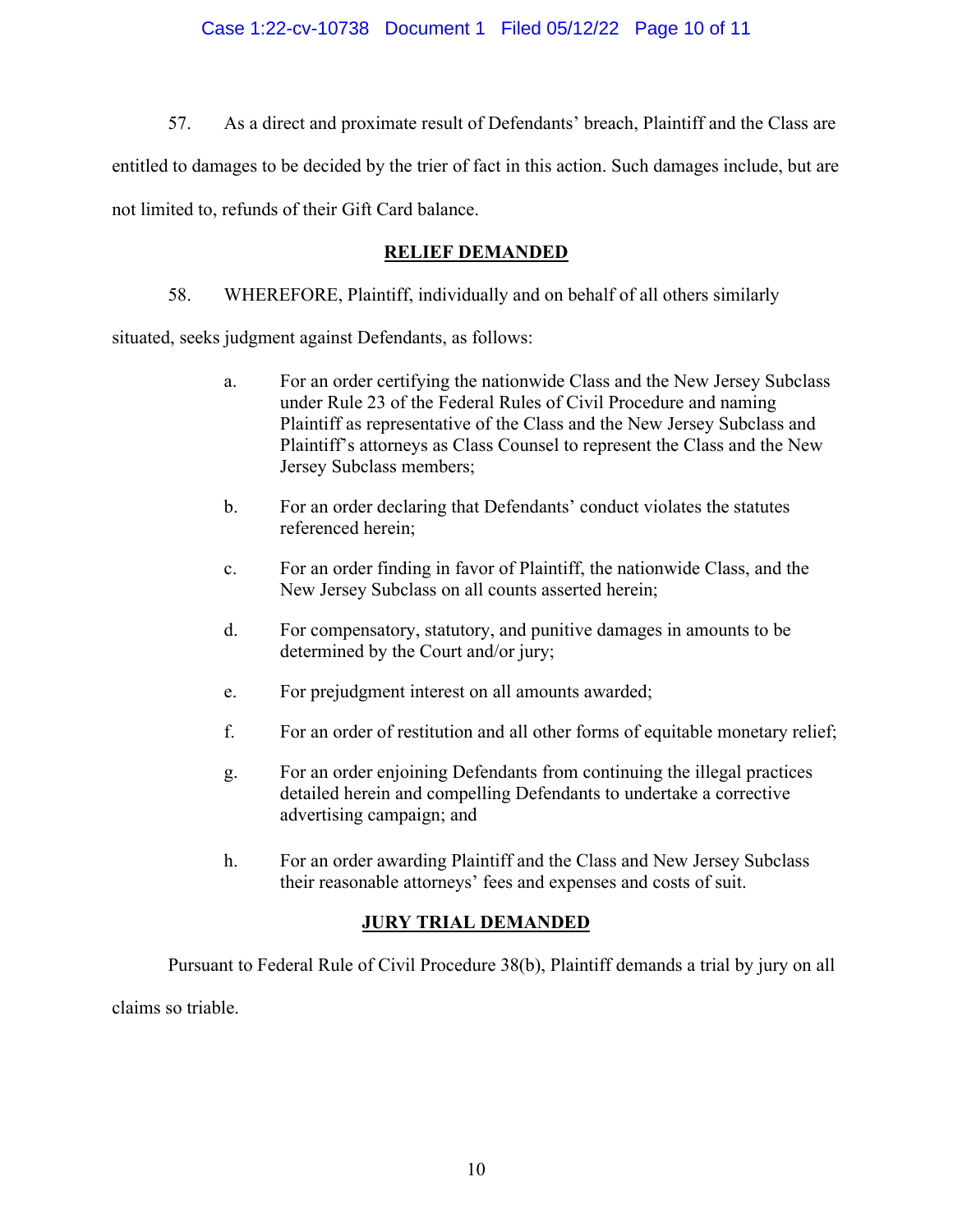Dated: May 12, 2022 Respectfully submitted,

# **REARDON SCANLON LLP**

By: */s/ James J. Reardon, Jr.* James J. Reardon, Jr.

James J. Reardon, Jr. 45 South Main Street, 3rd Floor West Hartford, CT 06107 Telephone: (860) 955-9455 Facsimile: (860) 920-5242 Email: james.reardon@reardonscanlon.com

## **BURSOR & FISHER, P.A.**

Philip L. Fraietta (*phv forthcoming)* Julian C. Diamond *(phv forthcoming)* 888 Seventh Avenue New York, NY 10019 Tel: (646) 837-7150 Fax: (212) 989-9163 E-Mail: pfraietta@bursor.com jdiamond@bursor.com

*Attorneys for Plaintiff*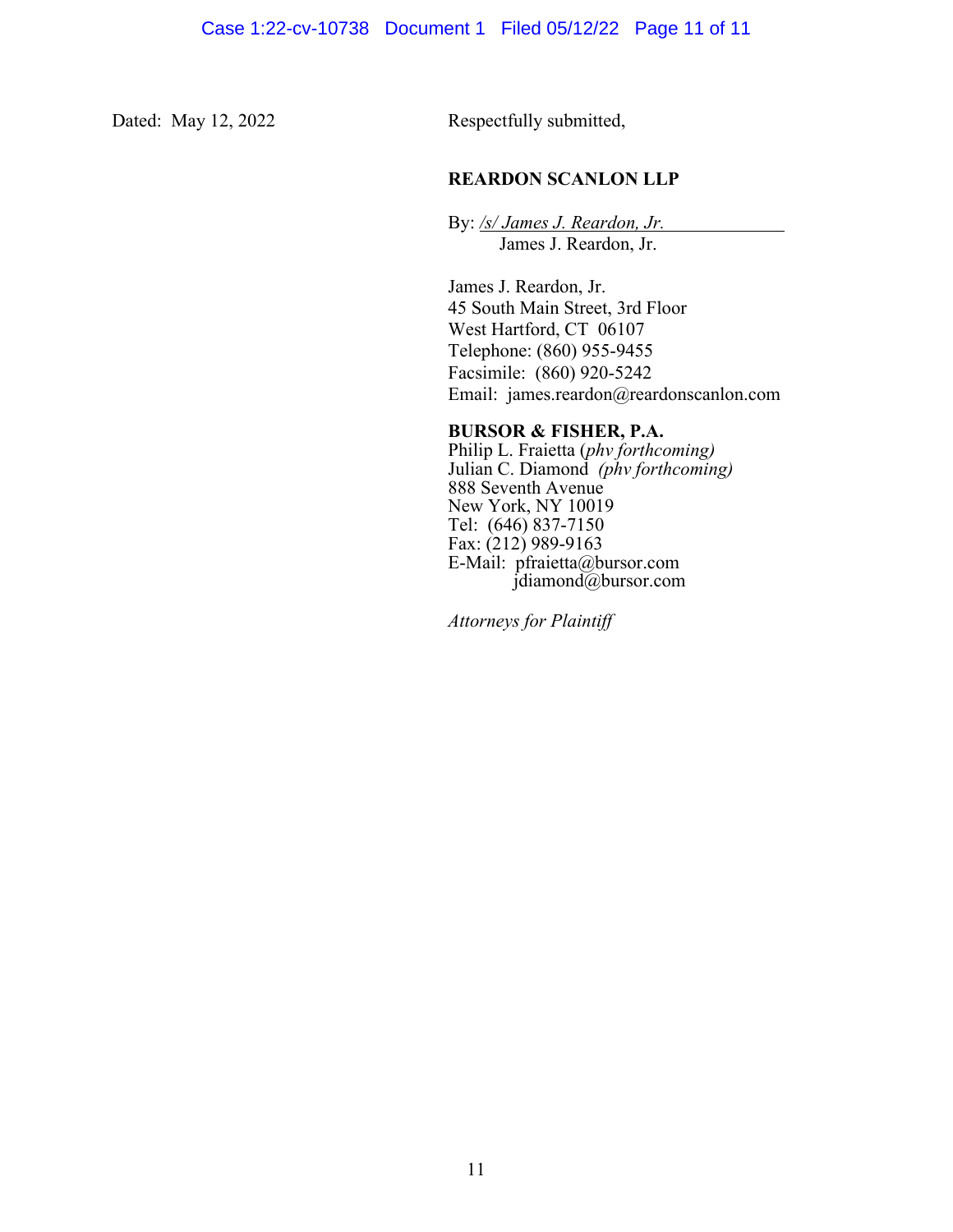**US 44** (Rev. 04/21) **Case 1:22-cv-107<del>28</del> \RPCUTO VER SHEE**  $\Phi$ 5/12/22 Page 1 of 1 The JS 44 civil cover sheet and the information contained herein neither replace nor supplement the filing and service of pleadings or other papers as required by law, except as provided by local rules of court. This form, approved by the Judicial Conference of the United States in September 1974, is required for the use of the Clerk of Court for the purpose of initiating the civil docket sheet. *(SEE INSTRUCTIONS ON NEXT PAGE OF THIS FORM.)* I. **(a) PLAINTIFFS** DEFENDANTS Daniel Crooks Dunkin' Brands Group Inc. and SVC Services II LLC (b) County of Residence of First Listed Plaintiff Ccean Cty. County of Residence of First Listed Defendant *(EXCEPT IN U.S. PLAINTIFF CASES) (IN U.S. PLAINTIFF CASES ONLY)* NOTE: IN LAND CONDEMNATION CASES, USE THE LOCATION OF THE TRACT OF LAND INVOLVED. **(c)** Attorneys *(Firm Name, Address, and Telephone Number)* Attorneys *(If Known)* Reardon Scanlon LLP 45 S. Main St., 3rd Flr. E. West Hartford, CT 06107 860955-9455 **III. CITIZENSHIP OF PRINCIPAL PARTIES** *(Place an "X" in One Box for Plaintiff (For Diversity Cases Only) and One Box for Defendant*) *and One Box for Defendant*) *(For Diversity Cases Only) and One Box for Defendant)*  1 U.S. Government **3** Federal Question **1 PTF DEF PTF DEF PTF DEF PTF DEF** Plaintiff *(U.S. Government Not a Party)* Citizen of This State 1 1 Incorporated *or* Principal Place 4 4  $\mathbf{X}$  4 of Business In This State  $\sqrt{4}$  Diversity  $\sqrt{4}$ 2 U.S. Government  $\vert \mathbf{x} \vert$  2 Diversity **2** 2 Diversity Citizen of Another State  $\vert \mathbf{x} \vert$  2 Discorporated *and* Principal Place  $\vert$  5 5 5

| $\vert$ $\vert$ 2 U.S. Government<br>Defendant                                                                                                                                                                                                                                                                                                                                                                                                                                                                                                                                                                                     | $ \mathbf{X} $ 4 Diversity                                                                                                                                                                                                                                                                                                                                                                                                                                                                                                                                                   | (Indicate Citizenship of Parties in Item III)                                                                                                                                                                                                                                                                                                                                                                                                                                                                                                                                                                                                                     | Citizen of Another State<br>$ \mathbf{X} $ 2                                                                                                                                                                                                                                                                                                                                                        | $\mathcal{L}$<br>Incorporated <i>and</i> Principal Place<br>of Business In Another State                                                                                                                                                                                                                                                                                                                                                                                                                         | $\mathcal{L}$<br>⊔∍                                                                                                                                                                                                                                                                                                                                                                                                                                                                                                                                                                                                                                                                           |  |
|------------------------------------------------------------------------------------------------------------------------------------------------------------------------------------------------------------------------------------------------------------------------------------------------------------------------------------------------------------------------------------------------------------------------------------------------------------------------------------------------------------------------------------------------------------------------------------------------------------------------------------|------------------------------------------------------------------------------------------------------------------------------------------------------------------------------------------------------------------------------------------------------------------------------------------------------------------------------------------------------------------------------------------------------------------------------------------------------------------------------------------------------------------------------------------------------------------------------|-------------------------------------------------------------------------------------------------------------------------------------------------------------------------------------------------------------------------------------------------------------------------------------------------------------------------------------------------------------------------------------------------------------------------------------------------------------------------------------------------------------------------------------------------------------------------------------------------------------------------------------------------------------------|-----------------------------------------------------------------------------------------------------------------------------------------------------------------------------------------------------------------------------------------------------------------------------------------------------------------------------------------------------------------------------------------------------|------------------------------------------------------------------------------------------------------------------------------------------------------------------------------------------------------------------------------------------------------------------------------------------------------------------------------------------------------------------------------------------------------------------------------------------------------------------------------------------------------------------|-----------------------------------------------------------------------------------------------------------------------------------------------------------------------------------------------------------------------------------------------------------------------------------------------------------------------------------------------------------------------------------------------------------------------------------------------------------------------------------------------------------------------------------------------------------------------------------------------------------------------------------------------------------------------------------------------|--|
|                                                                                                                                                                                                                                                                                                                                                                                                                                                                                                                                                                                                                                    |                                                                                                                                                                                                                                                                                                                                                                                                                                                                                                                                                                              |                                                                                                                                                                                                                                                                                                                                                                                                                                                                                                                                                                                                                                                                   | Citizen or Subject of a<br>Foreign Country                                                                                                                                                                                                                                                                                                                                                          | Foreign Nation<br>3<br>3                                                                                                                                                                                                                                                                                                                                                                                                                                                                                         | $\Box$ 6<br>6                                                                                                                                                                                                                                                                                                                                                                                                                                                                                                                                                                                                                                                                                 |  |
| IV. NATURE OF SUIT (Place an "X" in One Box Only)                                                                                                                                                                                                                                                                                                                                                                                                                                                                                                                                                                                  |                                                                                                                                                                                                                                                                                                                                                                                                                                                                                                                                                                              |                                                                                                                                                                                                                                                                                                                                                                                                                                                                                                                                                                                                                                                                   |                                                                                                                                                                                                                                                                                                                                                                                                     | Click here for: Nature of Suit Code Descriptions.                                                                                                                                                                                                                                                                                                                                                                                                                                                                |                                                                                                                                                                                                                                                                                                                                                                                                                                                                                                                                                                                                                                                                                               |  |
| <b>CONTRACT</b>                                                                                                                                                                                                                                                                                                                                                                                                                                                                                                                                                                                                                    |                                                                                                                                                                                                                                                                                                                                                                                                                                                                                                                                                                              | <b>TORTS</b>                                                                                                                                                                                                                                                                                                                                                                                                                                                                                                                                                                                                                                                      | <b>FORFEITURE/PENALTY</b>                                                                                                                                                                                                                                                                                                                                                                           | <b>BANKRUPTCY</b>                                                                                                                                                                                                                                                                                                                                                                                                                                                                                                | <b>OTHER STATUTES</b>                                                                                                                                                                                                                                                                                                                                                                                                                                                                                                                                                                                                                                                                         |  |
| 110 Insurance<br>120 Marine<br>130 Miller Act<br>140 Negotiable Instrument<br>150 Recovery of Overpayment<br>& Enforcement of Judgment<br>151 Medicare Act<br>152 Recovery of Defaulted<br><b>Student Loans</b><br>(Excludes Veterans)<br>153 Recovery of Overpayment<br>of Veteran's Benefits<br>160 Stockholders' Suits<br>190 Other Contract<br>195 Contract Product Liability<br>196 Franchise<br><b>REAL PROPERTY</b><br>210 Land Condemnation<br>220 Foreclosure<br>230 Rent Lease & Ejectment<br>240 Torts to Land<br>245 Tort Product Liability<br>290 All Other Real Property<br>V. ORIGIN (Place an "X" in One Box Only) | <b>PERSONAL INJURY</b><br>310 Airplane<br>315 Airplane Product<br>Liability<br>320 Assault, Libel &<br>Slander<br>330 Federal Employers'<br>Liability<br>340 Marine<br>345 Marine Product<br>Liability<br>350 Motor Vehicle<br>355 Motor Vehicle<br>Product Liability<br>360 Other Personal<br>Injury<br>362 Personal Injury -<br>Medical Malpractice<br><b>CIVIL RIGHTS</b><br>440 Other Civil Rights<br>441 Voting<br>442 Employment<br>443 Housing/<br>Accommodations<br>445 Amer. w/Disabilities -<br>Employment<br>446 Amer. w/Disabilities -<br>Other<br>448 Education | PERSONAL INJURY<br>365 Personal Injury -<br>Product Liability<br>367 Health Care/<br>Pharmaceutical<br>Personal Injury<br>Product Liability<br>368 Asbestos Personal<br><b>Injury Product</b><br>Liability<br><b>PERSONAL PROPERTY</b><br>370 Other Fraud<br>371 Truth in Lending<br>380 Other Personal<br>Property Damage<br>385 Property Damage<br>Product Liability<br><b>PRISONER PETITIONS</b><br><b>Habeas Corpus:</b><br>463 Alien Detainee<br>510 Motions to Vacate<br>Sentence<br>530 General<br>535 Death Penalty<br>Other:<br>540 Mandamus & Other<br>550 Civil Rights<br>555 Prison Condition<br>560 Civil Detainee -<br>Conditions of<br>Confinement | 625 Drug Related Seizure<br>of Property 21 USC 881<br>690 Other<br><b>LABOR</b><br>710 Fair Labor Standards<br>Act<br>720 Labor/Management<br>Relations<br>740 Railway Labor Act<br>751 Family and Medical<br>Leave Act<br>790 Other Labor Litigation<br>791 Employee Retirement<br>Income Security Act<br><b>IMMIGRATION</b><br>462 Naturalization Application<br>465 Other Immigration<br>Actions | 422 Appeal 28 USC 158<br>423 Withdrawal<br>28 USC 157<br><b>INTELLECTUAL</b><br><b>PROPERTY RIGHTS</b><br>820 Copyrights<br>830 Patent<br>835 Patent - Abbreviated<br>New Drug Application<br>840 Trademark<br>880 Defend Trade Secrets<br>Act of 2016<br><b>SOCIAL SECURITY</b><br>861 HIA (1395ff)<br>862 Black Lung (923)<br>863 DIWC/DIWW (405(g))<br>864 SSID Title XVI<br>865 RSI (405(g))<br><b>FEDERAL TAX SUITS</b><br>870 Taxes (U.S. Plaintiff<br>or Defendant)<br>871 IRS-Third Party<br>26 USC 7609 | 375 False Claims Act<br>376 Qui Tam (31 USC<br>3729(a)<br>400 State Reapportionment<br>410 Antitrust<br>430 Banks and Banking<br>450 Commerce<br>460 Deportation<br>470 Racketeer Influenced and<br>Corrupt Organizations<br>480 Consumer Credit<br>$(15$ USC 1681 or 1692)<br>485 Telephone Consumer<br>Protection Act<br>490 Cable/Sat TV<br>850 Securities/Commodities/<br>Exchange<br>$\mathsf{x}$<br>890 Other Statutory Actions<br>891 Agricultural Acts<br>893 Environmental Matters<br>895 Freedom of Information<br>Act<br>896 Arbitration<br>899 Administrative Procedure<br>Act/Review or Appeal of<br><b>Agency Decision</b><br>950 Constitutionality of<br><b>State Statutes</b> |  |
| Original<br>$\mathbf{X}$ $^{1}$<br>Proceeding                                                                                                                                                                                                                                                                                                                                                                                                                                                                                                                                                                                      | Removed from<br>3<br><b>State Court</b>                                                                                                                                                                                                                                                                                                                                                                                                                                                                                                                                      | Remanded from<br>Appellate Court                                                                                                                                                                                                                                                                                                                                                                                                                                                                                                                                                                                                                                  | 5 Transferred from<br>4 Reinstated or<br>Reopened<br>(specify)                                                                                                                                                                                                                                                                                                                                      | 6 Multidistrict<br><b>Another District</b><br>Litigation -<br>Transfer                                                                                                                                                                                                                                                                                                                                                                                                                                           | 8 Multidistrict<br>Litigation -<br>Direct File                                                                                                                                                                                                                                                                                                                                                                                                                                                                                                                                                                                                                                                |  |
|                                                                                                                                                                                                                                                                                                                                                                                                                                                                                                                                                                                                                                    |                                                                                                                                                                                                                                                                                                                                                                                                                                                                                                                                                                              |                                                                                                                                                                                                                                                                                                                                                                                                                                                                                                                                                                                                                                                                   | Cite the U.S. Civil Statute under which you are filing (Do not cite jurisdictional statutes unless diversity):                                                                                                                                                                                                                                                                                      |                                                                                                                                                                                                                                                                                                                                                                                                                                                                                                                  |                                                                                                                                                                                                                                                                                                                                                                                                                                                                                                                                                                                                                                                                                               |  |
| <b>VI. CAUSE OF ACTION</b>                                                                                                                                                                                                                                                                                                                                                                                                                                                                                                                                                                                                         | 28 U.S.C. § 1332(d)                                                                                                                                                                                                                                                                                                                                                                                                                                                                                                                                                          | Brief description of cause:<br>Plaintiff files this class action on behalf of purchasers for Defendants' misrepresenting the value of gift cards.                                                                                                                                                                                                                                                                                                                                                                                                                                                                                                                 |                                                                                                                                                                                                                                                                                                                                                                                                     |                                                                                                                                                                                                                                                                                                                                                                                                                                                                                                                  |                                                                                                                                                                                                                                                                                                                                                                                                                                                                                                                                                                                                                                                                                               |  |
| VII. REQUESTED IN                                                                                                                                                                                                                                                                                                                                                                                                                                                                                                                                                                                                                  | CHECK YES only if demanded in complaint:<br><b>DEMANDS</b><br>$\vert x \vert$<br>CHECK IF THIS IS A CLASS ACTION                                                                                                                                                                                                                                                                                                                                                                                                                                                             |                                                                                                                                                                                                                                                                                                                                                                                                                                                                                                                                                                                                                                                                   |                                                                                                                                                                                                                                                                                                                                                                                                     |                                                                                                                                                                                                                                                                                                                                                                                                                                                                                                                  |                                                                                                                                                                                                                                                                                                                                                                                                                                                                                                                                                                                                                                                                                               |  |
| <b>COMPLAINT:</b>                                                                                                                                                                                                                                                                                                                                                                                                                                                                                                                                                                                                                  | UNDER RULE 23, F.R.Cv.P.                                                                                                                                                                                                                                                                                                                                                                                                                                                                                                                                                     |                                                                                                                                                                                                                                                                                                                                                                                                                                                                                                                                                                                                                                                                   | \$5,000,001                                                                                                                                                                                                                                                                                                                                                                                         | <b>JURY DEMAND:</b>                                                                                                                                                                                                                                                                                                                                                                                                                                                                                              | $\sqrt{\mathbf{x}}$ Yes<br> No                                                                                                                                                                                                                                                                                                                                                                                                                                                                                                                                                                                                                                                                |  |

| VIII. RELATED CASE(S)<br><b>IF ANY</b> | (See instructions): |                                 |              |               |  |  |
|----------------------------------------|---------------------|---------------------------------|--------------|---------------|--|--|
|                                        |                     | <b>JUDGE</b>                    |              | DOCKET NUMBER |  |  |
| DATE                                   |                     | SIGNATURE OF ATTORNEY OF RECORD |              |               |  |  |
| May 12, 2022                           |                     | /s/ James J. Reardon, Jr.       |              |               |  |  |
| <b>FOR OFFICE USE ONLY</b>             |                     |                                 |              |               |  |  |
| <b>RECEIPT#</b>                        | <b>AMOUNT</b>       | <b>APPLYING IFP</b>             | <b>JUDGE</b> | MAG. JUDGE    |  |  |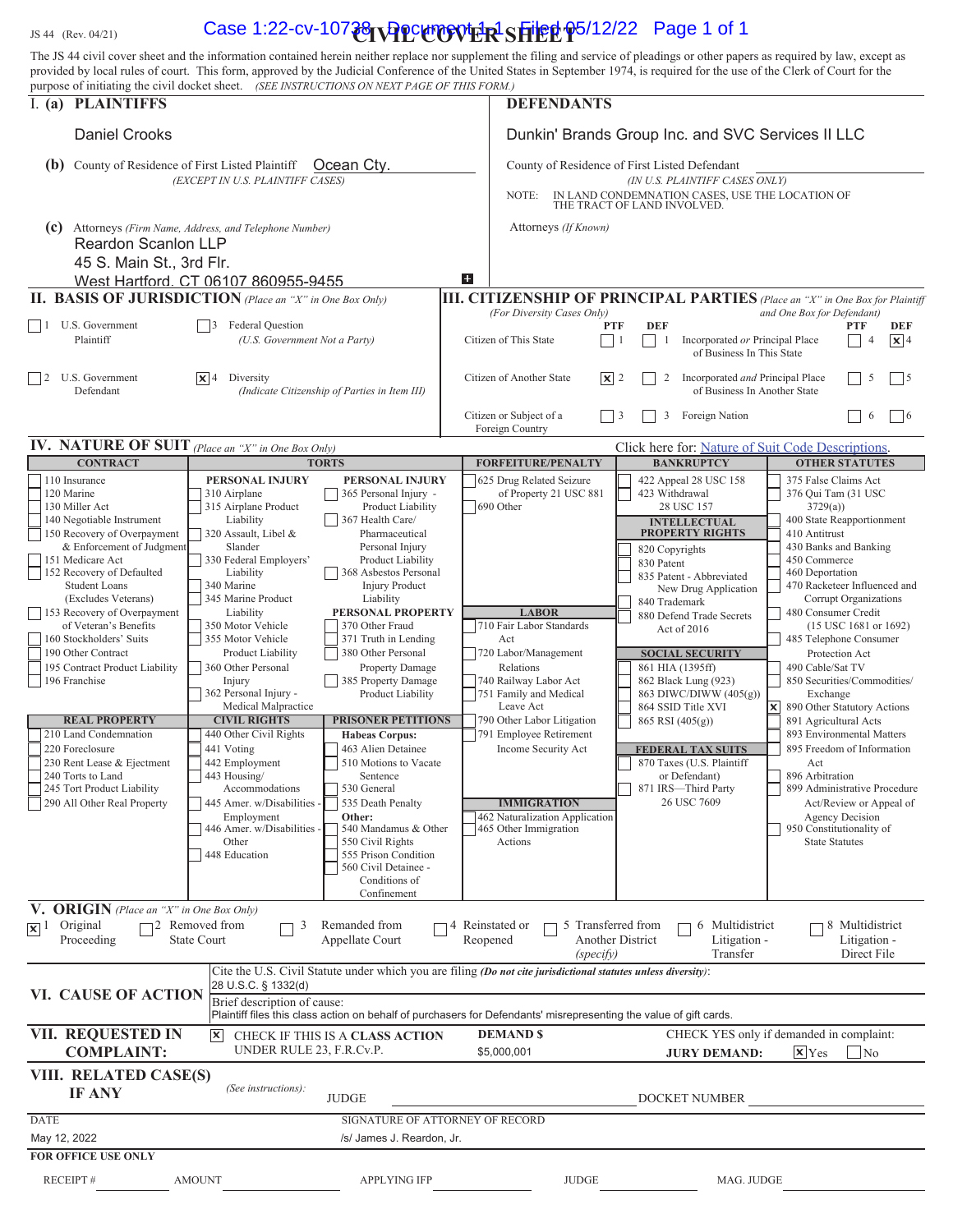# Case 1:22-cv-10738 Document 1-2 Filed 05/12/22 Page 1 of 1

#### **UNITED STATES DISTRICT COURT DISTRICT OF MASSACHUSETTS**

**1. Title of case (name of first party on each side only)** Daniel Crooks v. Dunkin' Brands Group Inc.

**,**

 **Category in which the case belongs based upon the numbered nature of suit code listed on the civil cover sheet. (See local rule 40.1(a)(1)).**

**40, 41, 4, 535, 830\*, 8, 893, R.23, REGARDLESS OF NATURE OF SUIT.**

|        | Ш.   | 110, 130, 190, 196, 370, 375, 376, 440, 442, 443, 445, 446, 448, 470, 751, 820*, 840*, 895, 896, 899.                                                                                                                                                                                                                                                                                     |                         |                          |                 |                         |             |
|--------|------|-------------------------------------------------------------------------------------------------------------------------------------------------------------------------------------------------------------------------------------------------------------------------------------------------------------------------------------------------------------------------------------------|-------------------------|--------------------------|-----------------|-------------------------|-------------|
|        | III. | 120, 140, 150, 151, 152, 153, 195, 210, 220, 230, 240, 245, 290, 310, 315, 320, 330, 340, 345, 350, 355, 360, 362,<br>365, 367, 368, 371, 380, 385, 422, 423, 430, 450, 460, 462, 463, 465, 480, 485, 490, 510, 530, 540, 550, 555, 560,<br>625, 690, 710, 720, 740, 790, 791, 861-865, 870, 871, 890, 950.<br>*Also complete AO 120 or AO 121. for patent, trademark or copyright cases. |                         |                          |                 |                         |             |
|        |      | 3. Title and number, if any, of related cases. (See local rule $40.1(g)$ ). If more than one prior related case has been filed in this<br>district please indicate the title and number of the first filed case in this court.                                                                                                                                                            |                         |                          |                 |                         |             |
|        |      | 4. Has a prior action between the same parties and based on the same claim ever been filed in this court?                                                                                                                                                                                                                                                                                 |                         | <b>YES</b>               | NΟ              |                         |             |
| §2403) |      | 5. Does the complaint in this case question the constitutionality of an act of congress affecting the public interest?                                                                                                                                                                                                                                                                    |                         |                          |                 |                         | (See 28 USC |
|        |      | If so, is the U.S.A. or an officer, agent or employee of the U.S. a party?                                                                                                                                                                                                                                                                                                                |                         | <b>YES</b><br><b>YES</b> | NΟ<br><b>NO</b> |                         |             |
|        |      | 6. Is this case required to be heard and determined by a district court of three judges pursuant to title 28 USC §2284?                                                                                                                                                                                                                                                                   |                         | <b>YES</b>               | <b>NO</b>       |                         |             |
|        |      | 7. Do all of the parties in this action, excluding governmental agencies of the United States and the Commonwealth of<br>Massachusetts ("governmental agencies"), residing in Massachusetts reside in the same division? - (See Local Rule 40.1(d)).                                                                                                                                      |                         | <b>YES</b>               | <b>NO</b>       |                         |             |
|        | А.   | If yes, in which division do all of the non-governmental parties reside?<br><b>Eastern Division</b>                                                                                                                                                                                                                                                                                       | <b>Central Division</b> |                          |                 | <b>Western Division</b> |             |
|        | В.   | If no, in which division do the majority of the plaintiffs or the only parties, excluding governmental agencies,<br>residing in Massachusetts reside?                                                                                                                                                                                                                                     |                         |                          |                 |                         |             |
|        |      |                                                                                                                                                                                                                                                                                                                                                                                           |                         |                          |                 |                         |             |

**8. If filing a Notice of Removal - are there any motions pending in the state court requiring the attention of this Court? (If yes, submit a separate sheet identifying the motions)**  $YES$  **NO**  $\Box$ 

**Eastern Division L Central Division L Western Division L** 

| (PLEASE TYPE OR PRINT)                                                        |  |  |  |  |
|-------------------------------------------------------------------------------|--|--|--|--|
| ATTORNEY'S NAME James J. Reardon, Jr.                                         |  |  |  |  |
| ADDRESS Reardon Scanlon LLP, 45 S. Main St., 3rd Flr. West Hartford, CT 06107 |  |  |  |  |
| TELEPHONE NO. 860.955.9455                                                    |  |  |  |  |

**(CategoryForm-20.wpd )**